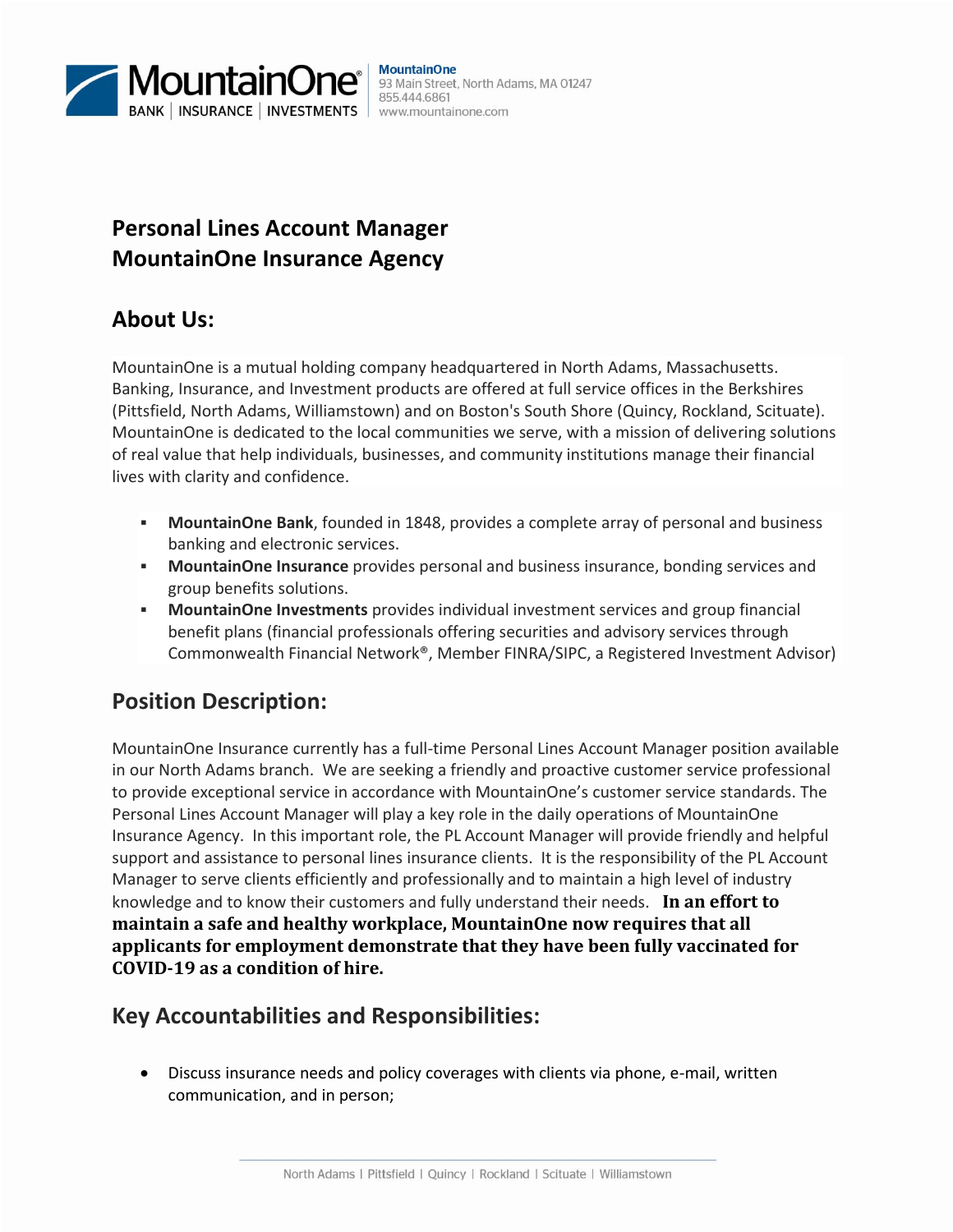- Document all communications and interactions with clients, carriers and others in the computer system;
- Address insured's questions and concerns regarding policies, coverage, and premium payments promptly via phone, e-mail, written communication, and in person;
- Update and maintain accurate client data such as address, phone numbers, email addresses and other contact information;
- Actively conduct account reviews;
- Round and upsell client account coverage.
- Communicate with company personnel regarding coverage availability via phone, e-mail, and written communication;
- Initiate appropriate policy and endorsement issuance via in-house computer and internet, as well as any other supplemental forms, reports, etc.;
- Work with staff, supervisors, and management to institute and implement departmental policies and procedures;
- Maintain compliance with all related company policies, standardized procedures and regulations;
- Continuing education to keep abreast of company, agency, and computer updates.
- Any other duties as assigned;
- Handle insured's premium payments, via in-house or internet payment methods;
- Perform same work-related responsibilities to other company locations, as required.

## **Qualifications:**

- High school diploma;
- Obtain and maintain MA Property & Casualty Insurance Broker's License and any other license as required by residence state;
- Understanding of insurance work methods and procedures;
- Ability to verbally effectively present information to clients, company and agency staff;
- Ability to be self-motivated, provide problem-solving capabilities and prioritize multiple tasks;
- Commitment to the company's culture and established service standards;
- Ability to deal with and show discretion in confidential matters;
- 25% availability to travel outside of 25-mile radius and report to any office;
- Ability to sit, drive, bend, answer the phone, and perform computer input.

# **To Apply:**

Please email your resume and letter of interest to: [careers@mountainone.com.](mailto:careers@mountainone.com) MountainOne is an Equal Opportunity Employer. All qualified applicants will receive consideration for employment